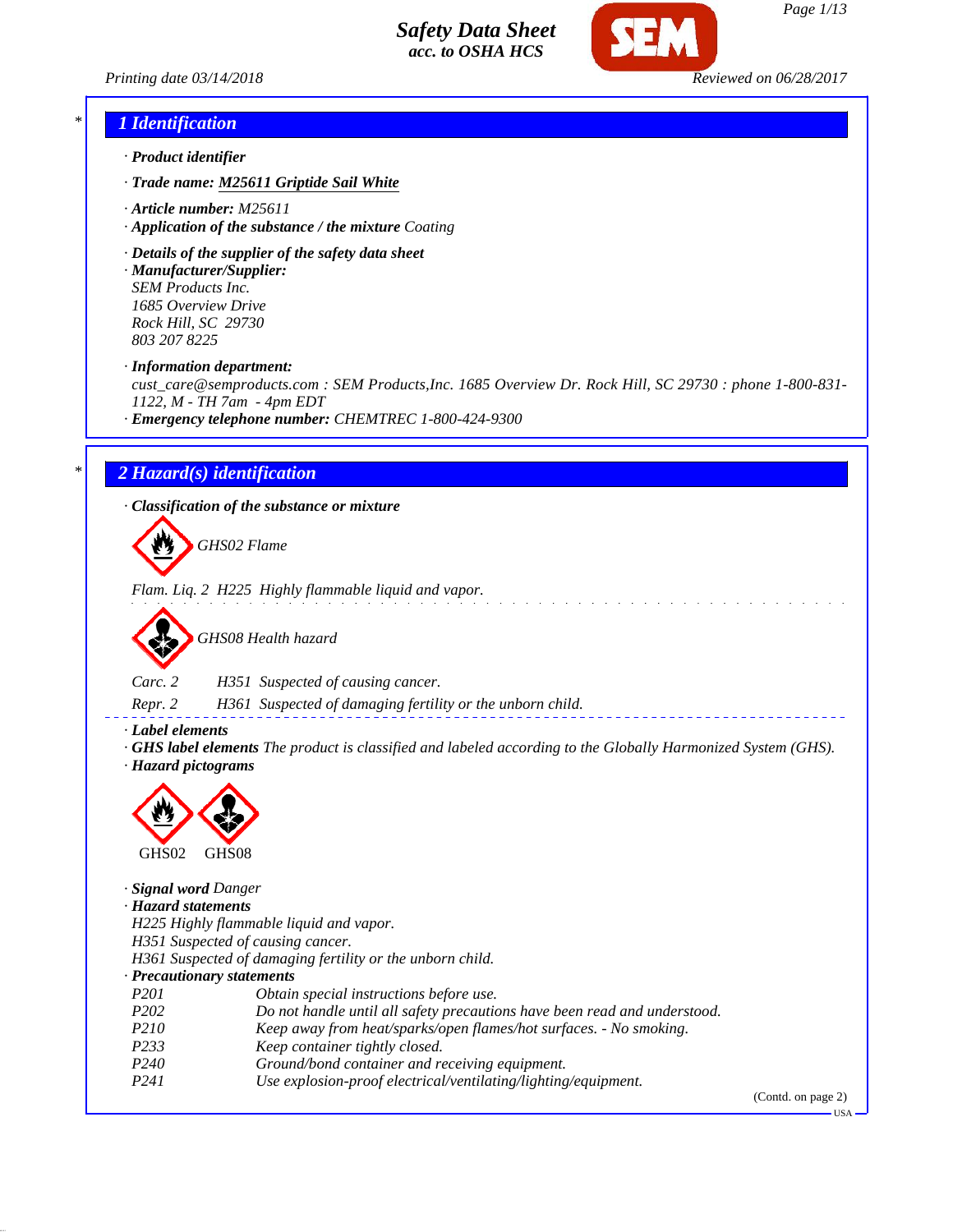

## *Printing date 03/14/2018 Reviewed on 06/28/2017*

*Trade name: M25611 Griptide Sail White*

|                                                                                        | (Contd. of page 1)                                                                                          |
|----------------------------------------------------------------------------------------|-------------------------------------------------------------------------------------------------------------|
| P <sub>242</sub>                                                                       | Use only non-sparking tools.                                                                                |
| P <sub>243</sub>                                                                       | Take precautionary measures against static discharge.                                                       |
| P <sub>280</sub>                                                                       | Wear protective gloves/protective clothing/eye protection/face protection.                                  |
|                                                                                        | P303+P361+P353 If on skin (or hair): Take off immediately all contaminated clothing. Rinse skin with water/ |
|                                                                                        | shower.                                                                                                     |
| $P308 + P313$                                                                          | IF exposed or concerned: Get medical advice/attention.                                                      |
| $P370 + P378$                                                                          | In case of fire: Use for extinction: CO2, powder or water spray.                                            |
| $P403 + P235$                                                                          | Store in a well-ventilated place. Keep cool.                                                                |
| P <sub>405</sub>                                                                       | Store locked up.                                                                                            |
| <i>P501</i>                                                                            | Dispose of contents/container in accordance with local/regional/national/international<br>regulations.      |
| · Classification system:                                                               |                                                                                                             |
| $\cdot$ NFPA ratings (scale $0 - 4$ )                                                  |                                                                                                             |
|                                                                                        | $Health = 0$<br>$Fire = 3$<br>$Reactivity = 0$                                                              |
| $\cdot$ HMIS-ratings (scale $0 - 4$ )                                                  |                                                                                                             |
| <b>HEALTH</b><br>$\boxed{0}$<br><b>FIRE</b><br> 3 <br>$\boxed{0}$<br><b>REACTIVITY</b> | $Health = 0$<br>$Fire = 3$<br>$Reactivity = 0$                                                              |
| $\cdot$ Other hazards                                                                  | · Results of PBT and vPvB assessment                                                                        |
| $\cdot$ <b>PBT</b> : Not applicable.                                                   |                                                                                                             |
| $\cdot$ vPvB: Not applicable.                                                          |                                                                                                             |
|                                                                                        |                                                                                                             |
|                                                                                        |                                                                                                             |
|                                                                                        | <u>2 Composition/information on ingredients</u>                                                             |

## *\* 3 Composition/information on ingredients*

- *· Chemical characterization: Mixtures*
- *· Description:*

*Mixture: consisting of the following components. Weight percentages*

| · Dangerous components: |                             |                   |
|-------------------------|-----------------------------|-------------------|
|                         | $123-86-4$ n-butyl acetate  | $10 - 13\%$       |
|                         | 540-88-5 tert-butyl acetate | $5 - 7\%$         |
|                         | $110-43-0$ heptan-2-one     | $1.5 - 5\%$       |
|                         | 25053-09-2 Acrylic Polymer  | $1.5 - 5\%$       |
| $1330 - 20 - 7$ xylene  |                             | $1 - 1.5\%$       |
| $67-64-1$ acetone       |                             | $1 - 1.5\%$       |
| 108-88-3 toluene        |                             | $\geq 0.1 - 51\%$ |
|                         | $100-41-4$ ethylbenzene     | $\geq 0.1 - 51\%$ |

# *\* 4 First-aid measures*

*· Description of first aid measures*

*· After inhalation: Supply fresh air; consult doctor in case of complaints.*

(Contd. on page 3)

USA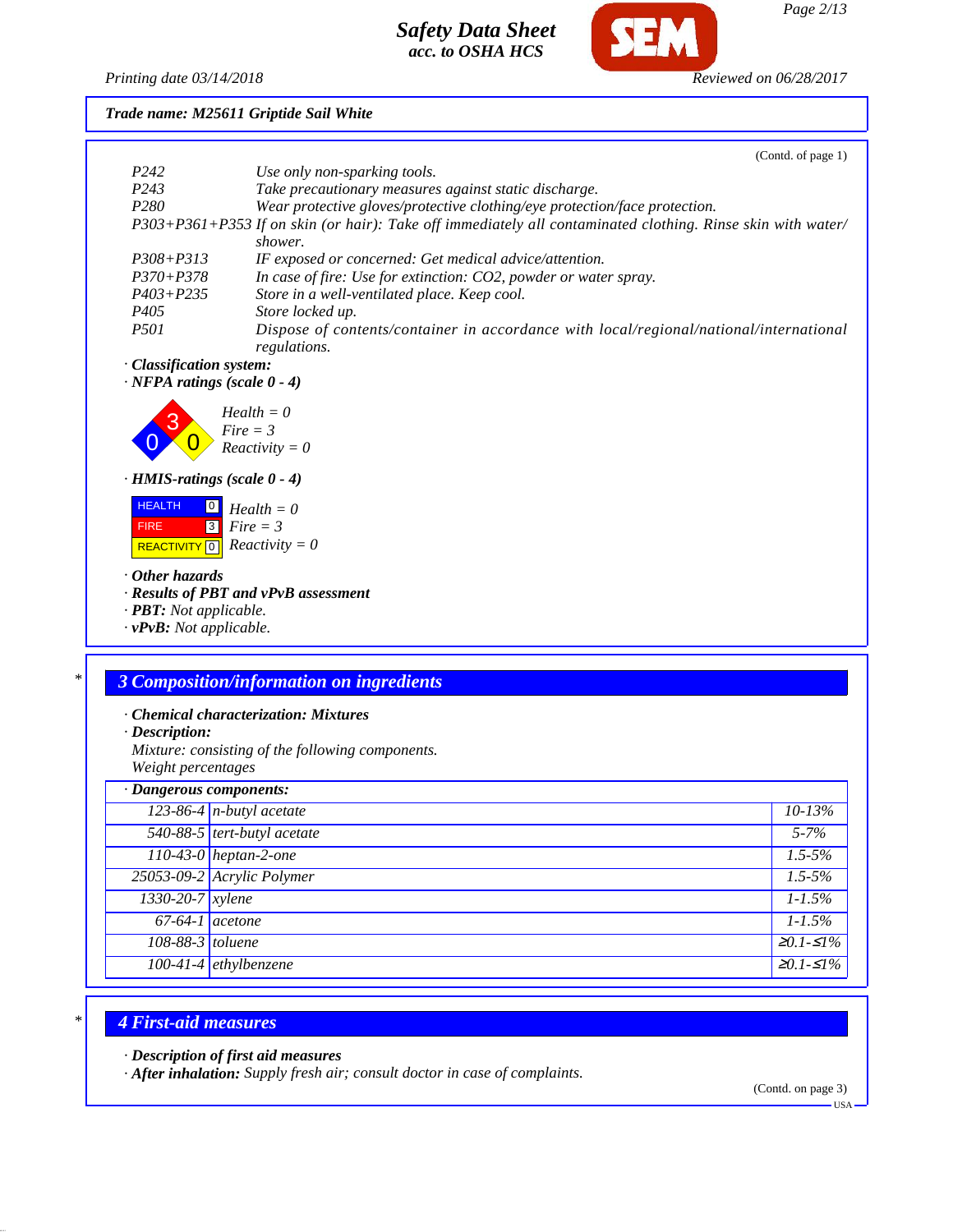

*Trade name: M25611 Griptide Sail White*

(Contd. of page 2)

- *· After skin contact: Generally the product does not irritate the skin.*
- *· After eye contact: Rinse opened eye for several minutes under running water.*
- *· After swallowing: If symptoms persist consult doctor.*
- *· Information for doctor:*
- *· Most important symptoms and effects, both acute and delayed No further relevant information available.*
- *· Indication of any immediate medical attention and special treatment needed*
- *No further relevant information available.*

#### *\* 5 Fire-fighting measures*

- *· Extinguishing media*
- *· Suitable extinguishing agents:*
- *CO2, extinguishing powder or water spray. Fight larger fires with water spray or alcohol resistant foam.*
- *· For safety reasons unsuitable extinguishing agents: Water with full jet*
- *· Special hazards arising from the substance or mixture No further relevant information available.*
- *· Advice for firefighters*
- *· Protective equipment: No special measures required.*

### *\* 6 Accidental release measures*

- *· Personal precautions, protective equipment and emergency procedures Wear protective equipment. Keep unprotected persons away.*
- *· Environmental precautions: Do not allow to enter sewers/ surface or ground water.*
- *· Methods and material for containment and cleaning up:*
- *Absorb with liquid-binding material (sand, diatomite, acid binders, universal binders, sawdust). Dispose contaminated material as waste according to item 13. Ensure adequate ventilation.*
- *· Reference to other sections*
- *See Section 7 for information on safe handling.*
- *See Section 8 for information on personal protection equipment.*
- *See Section 13 for disposal information.*

#### *· Protective Action Criteria for Chemicals*

| $\cdot$ PAC-1:     |                                              |                                        |
|--------------------|----------------------------------------------|----------------------------------------|
|                    | $\overline{123-86-4}$ n-butyl acetate        | $5$ ppm                                |
|                    | 13463-67-7 titanium dioxide                  | $30 \frac{mg}{m^3}$                    |
|                    | 540-88-5 tert-butyl acetate                  | $\sqrt{600}$ ppm                       |
|                    | $\overline{110-43}$ -0   heptan-2-one        | 150 ppm                                |
| 1330-20-7 xylene   |                                              | 130 ppm                                |
| $67-64-1$ acetone  |                                              | $\sqrt{200}$ ppm                       |
| $108-88-3$ toluene |                                              | $67$ ppm                               |
| 112945-52-5 SILICA |                                              | $18 \ mg/m^3$                          |
|                    | 108-65-6 $ 2$ -methoxy-1-methylethyl acetate | 50 ppm                                 |
| $78-93-3$ butanone |                                              | $\sqrt{200}$ ppm                       |
|                    | $100-41-4$ ethylbenzene                      | 33 ppm                                 |
|                    | 77-58-7 dibutyltin dilaurate                 | $1.1$ mg/m <sup>3</sup>                |
|                    | 14808-60-7 Quartz (SiO2)                     | $\sqrt{0.075 \text{ mg}}/m^3$          |
|                    |                                              | $\overline{(\text{Contd. on page 4})}$ |
|                    |                                              | <del>– USA</del>                       |

*Page 3/13*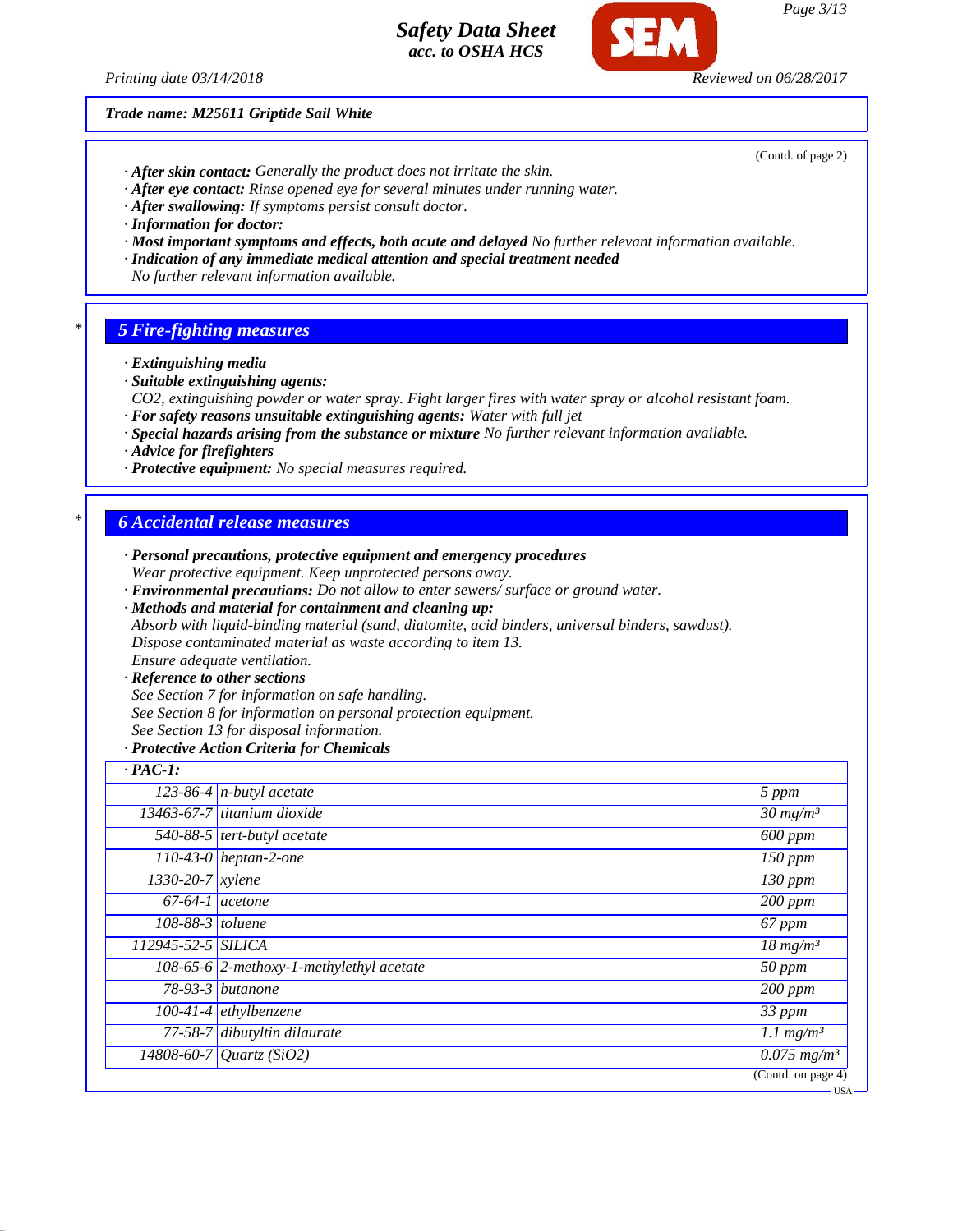

*Printing date 03/14/2018 Reviewed on 06/28/2017*

*Trade name: M25611 Griptide Sail White*

|                      | $108-83-8$ 2,6-dimethylheptan-4-one      | (Contd. of page 3)<br>75 ppm |
|----------------------|------------------------------------------|------------------------------|
|                      | 70657-70-4 2-methoxypropyl acetate       | 50 ppm                       |
| $\overline{PAC-2}$ : |                                          |                              |
|                      | $123-86-4$ n-butyl acetate               | 200 ppm                      |
|                      | 13463-67-7 titanium dioxide              | $330$ mg/m <sup>3</sup>      |
|                      | 540-88-5 tert-butyl acetate              | $1,700$ ppm                  |
|                      | $110-43-0$ heptan-2-one                  | $670$ ppm                    |
| 1330-20-7 xylene     |                                          | $920*ppm$                    |
|                      | $67-64-1$ acetone                        | $3200*ppm$                   |
| 108-88-3 toluene     |                                          | $560$ ppm                    |
| 112945-52-5 SILICA   |                                          | $100$ mg/m <sup>3</sup>      |
|                      | 108-65-6 2-methoxy-1-methylethyl acetate | $1,000$ ppm                  |
|                      | 78-93-3 <i>butanone</i>                  | $2700*ppm$                   |
|                      | $100-41-4$ ethylbenzene                  | $1100*$ ppm                  |
|                      | 77-58-7 dibutyltin dilaurate             | $8 \frac{mg}{m^3}$           |
|                      | $\sqrt{14808 - 60 - 7}$ Quartz (SiO2)    | $33$ mg/m <sup>3</sup>       |
|                      | 108-83-8 2,6-dimethylheptan-4-one        | 330 ppm                      |
|                      | 70657-70-4 2-methoxypropyl acetate       | $1,000$ ppm                  |
| $\overline{PAC-3}$ : |                                          |                              |
|                      | $123-86-4$ n-butyl acetate               | $3000*$ ppm                  |
|                      | 13463-67-7 titanium dioxide              | $2,000$ mg/m <sup>3</sup>    |
|                      | 540-88-5 tert-butyl acetate              | 10,000 ppm                   |
|                      | $110-43-0$ heptan-2-one                  | $4000*$ ppm                  |
| 1330-20-7 xylene     |                                          | $2500*ppm$                   |
|                      | $67-64-1$ acetone                        | 5700* ppm                    |
| 108-88-3 toluene     |                                          | $3700*ppm$                   |
| 112945-52-5 SILICA   |                                          | $630$ mg/m <sup>3</sup>      |
|                      | 108-65-6 2-methoxy-1-methylethyl acetate | $5000*ppm$                   |
|                      | 78-93-3 <i>butanone</i>                  | $4000*$ ppm                  |
|                      | $100-41-4$ ethylbenzene                  | $1800*ppm$                   |
|                      | 77-58-7 dibutyltin dilaurate             | $\frac{48 \text{ mg}}{m^3}$  |
|                      | $14808 - 60 - 7$ <i>Quartz</i> (SiO2)    | $200$ mg/m <sup>3</sup>      |
|                      | 108-83-8 2,6-dimethylheptan-4-one        | $2000*$ ppm                  |
|                      | 70657-70-4 2-methoxypropyl acetate       | 5,000 ppm                    |

## *\* 7 Handling and storage*

*· Handling:*

*· Precautions for safe handling No special measures required.*

- *· Information about protection against explosions and fires:*
- *Keep ignition sources away Do not smoke. Protect against electrostatic charges.*

(Contd. on page 5)

USA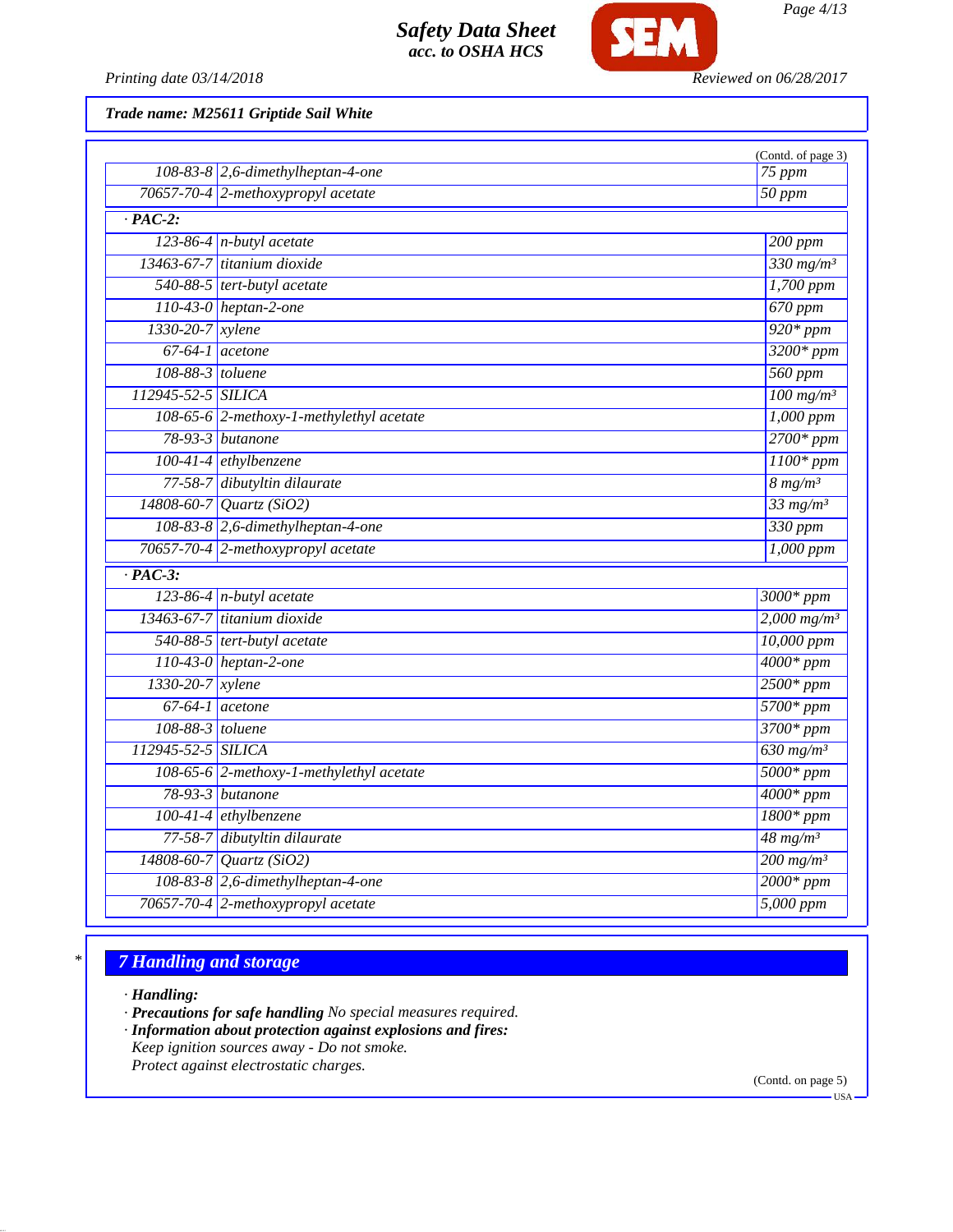*Printing date 03/14/2018 Reviewed on 06/28/2017*

*Trade name: M25611 Griptide Sail White*

(Contd. of page 4)

- *· Conditions for safe storage, including any incompatibilities*
- *· Storage:*
- *· Requirements to be met by storerooms and receptacles: Store in a cool location.*
- *· Information about storage in one common storage facility: Not required.*
- *· Further information about storage conditions:*
- *Keep receptacle tightly sealed. Store in cool, dry conditions in well sealed receptacles.*
- *· Specific end use(s) No further relevant information available.*

### *\* 8 Exposure controls/personal protection*

- *· Additional information about design of technical systems: No further data; see item 7.*
- *· Control parameters*
- *· Components with limit values that require monitoring at the workplace:*
- *The following constituents are the only constituents of the product which have a PEL, TLV or other recommended exposure limit.*
- *At this time, the remaining constituent has no known exposure limits.*

#### *123-86-4 n-butyl acetate*

- *PEL Long-term value: 710 mg/m³, 150 ppm*
- *REL Long-term value: 950 mg/m³, 200 ppm*
- *TLV Short-term value: 712 mg/m³, 150 ppm Long-term value: 238 mg/m³, 50 ppm*
- *540-88-5 tert-butyl acetate*
- *PEL Long-term value: 950 mg/m³, 200 ppm*
- *REL Long-term value: 950 mg/m³, 200 ppm TLV Short-term value: 712 mg/m³, 150 ppm*
	- *Long-term value: 238 mg/m³, 50 ppm*

# *110-43-0 heptan-2-one*

- *PEL Long-term value: 465 mg/m³, 100 ppm*
- *REL Long-term value: 465 mg/m³, 100 ppm*
- *TLV Long-term value: 233 mg/m³, 50 ppm*
- *1330-20-7 xylene PEL Long-term value: 435 mg/m³, 100 ppm*
- *REL Short-term value: 655 mg/m³, 150 ppm Long-term value: 435 mg/m³, 100 ppm*
- *TLV Short-term value: 651 mg/m³, 150 ppm Long-term value: 434 mg/m³, 100 ppm*
- *BEI 67-64-1 acetone*
- *PEL Long-term value: 2400 mg/m³, 1000 ppm REL Long-term value: 590 mg/m³, 250 ppm TLV Short-term value: 1187 mg/m³, 500 ppm*
	- *Long-term value: 594 mg/m³, 250 ppm BEI*
- -

(Contd. on page 6)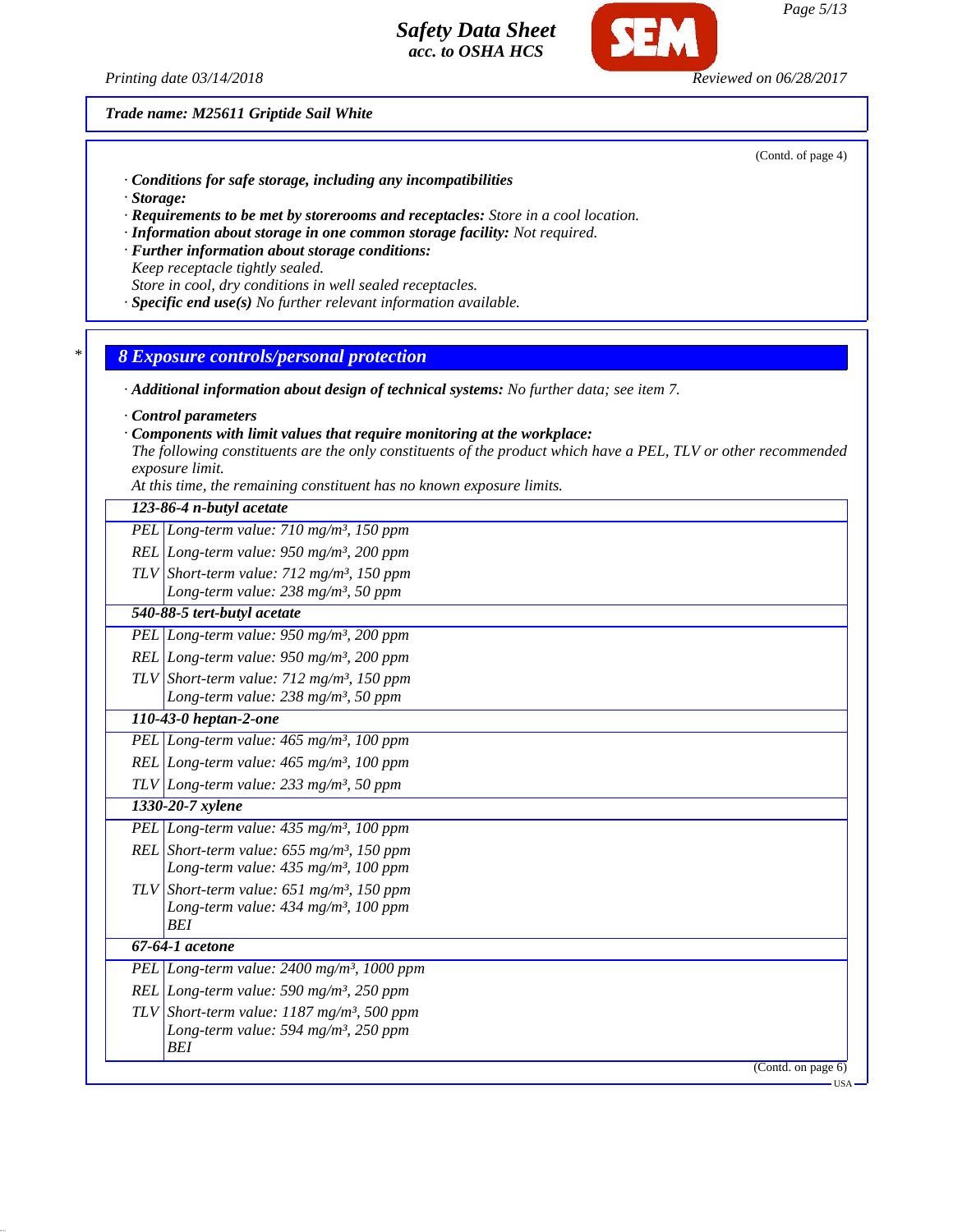Printing date 03/14/2018 **Reviewed on 06/28/2017** 

SEM

*Trade name: M25611 Griptide Sail White*

| 108-88-3 toluene                                                 | (Contd. of page 5) |
|------------------------------------------------------------------|--------------------|
| PEL Long-term value: 200 ppm                                     |                    |
| Ceiling limit value: 300; 500* ppm                               |                    |
| *10-min peak per 8-hr shift                                      |                    |
|                                                                  |                    |
| REL Short-term value: 560 mg/m <sup>3</sup> , 150 ppm            |                    |
| Long-term value: 375 mg/m <sup>3</sup> , 100 ppm                 |                    |
| TLV Long-term value: $75 \text{ mg/m}^3$ , 20 ppm                |                    |
| <b>BEI</b>                                                       |                    |
| 100-41-4 ethylbenzene                                            |                    |
| PEL Long-term value: $435$ mg/m <sup>3</sup> , 100 ppm           |                    |
| REL Short-term value: $545$ mg/m <sup>3</sup> , 125 ppm          |                    |
| Long-term value: 435 mg/m <sup>3</sup> , 100 ppm                 |                    |
|                                                                  |                    |
| TLV Long-term value: 87 mg/m <sup>3</sup> , 20 ppm<br><b>BEI</b> |                    |
|                                                                  |                    |
| · Ingredients with biological limit values:                      |                    |
| 1330-20-7 xylene                                                 |                    |
| BEI 1.5 $g/g$ creatinine                                         |                    |
| Medium: urine                                                    |                    |
| Time: end of shift                                               |                    |
| Parameter: Methylhippuric acids                                  |                    |
| $67-64-1$ acetone                                                |                    |
| BEI 50 $mg/L$                                                    |                    |
| Medium: urine                                                    |                    |
| Time: end of shift                                               |                    |
| Parameter: Acetone (nonspecific)                                 |                    |
| 108-88-3 toluene                                                 |                    |
| $BEI$ 0.02 mg/L                                                  |                    |
| Medium: blood                                                    |                    |
| Time: prior to last shift of workweek                            |                    |
| Parameter: Toluene                                               |                    |
|                                                                  |                    |
| $0.03$ mg/L                                                      |                    |
| Medium: urine                                                    |                    |
| Time: end of shift                                               |                    |
| Parameter: Toluene                                               |                    |
|                                                                  |                    |
| $0.3$ mg/g creatinine                                            |                    |
| Medium: urine                                                    |                    |
| Time: end of shift                                               |                    |
|                                                                  |                    |
| Parameter: o-Cresol with hydrolysis (background)                 |                    |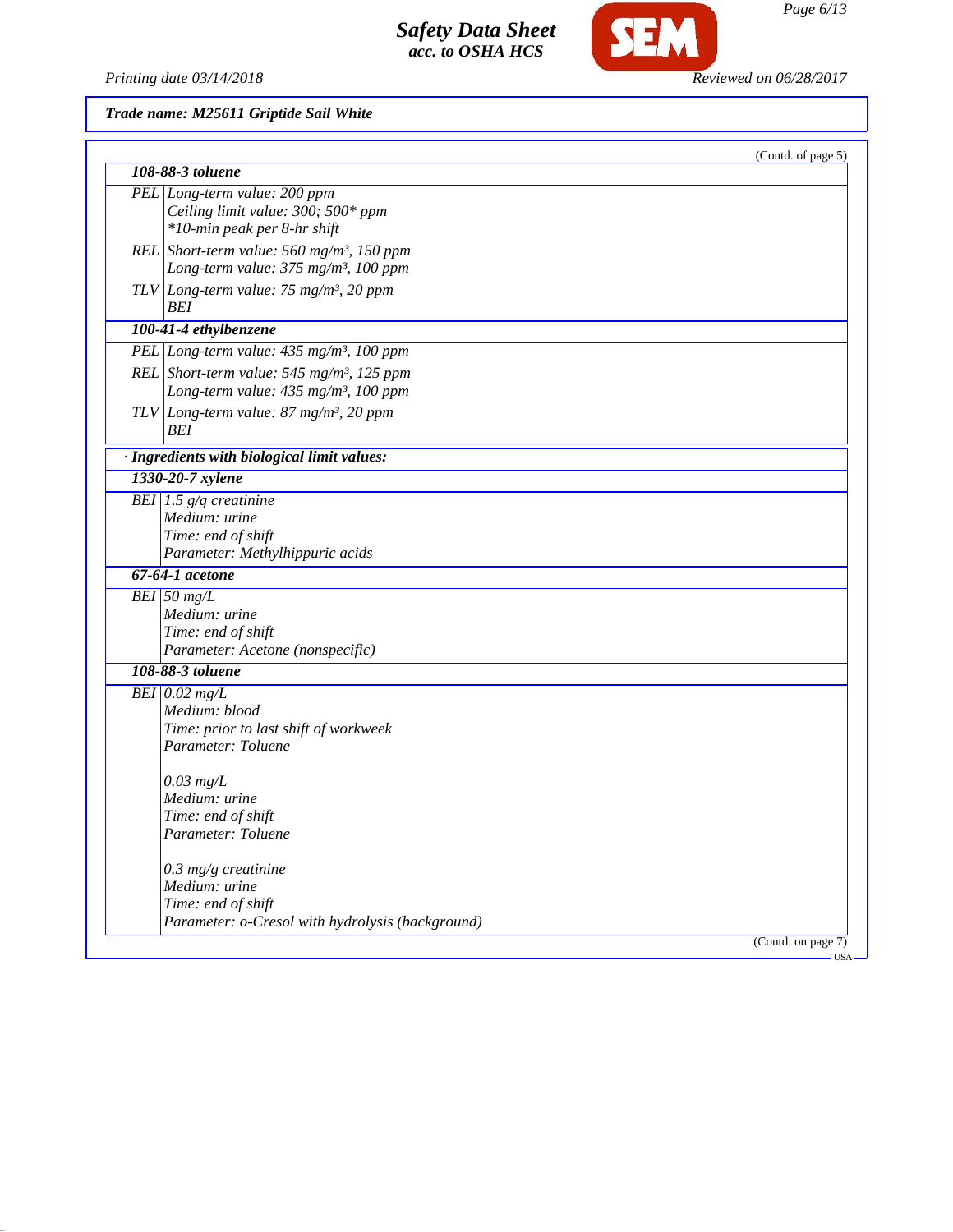*Printing date 03/14/2018 Reviewed on 06/28/2017*

**SEM** 

*Trade name: M25611 Griptide Sail White*

|           | (Contd. of page 6)<br>100-41-4 ethylbenzene                                                                                                        |
|-----------|----------------------------------------------------------------------------------------------------------------------------------------------------|
|           |                                                                                                                                                    |
|           | BEI $0.7 g/g$ creatinine<br>Medium: urine                                                                                                          |
|           | Time: end of shift at end of workweek                                                                                                              |
|           | Parameter: Sum of mandelic acid and phenylglyoxylic acid (nonspecific, semi-quantitative)                                                          |
|           |                                                                                                                                                    |
|           | Medium: end-exhaled air                                                                                                                            |
|           | Time: not critical                                                                                                                                 |
|           | Parameter: Ethyl benzene (semi-quantitative)                                                                                                       |
|           | · Additional information: The lists that were valid during the creation were used as basis.                                                        |
|           | · Exposure controls                                                                                                                                |
|           | · Personal protective equipment:                                                                                                                   |
|           | · General protective and hygienic measures:                                                                                                        |
|           | Keep away from foodstuffs, beverages and feed.                                                                                                     |
|           | Wash hands before breaks and at the end of work.                                                                                                   |
|           | · Breathing equipment: Not required.                                                                                                               |
|           | · Protection of hands:                                                                                                                             |
|           | Due to missing tests no recommendation to the glove material can be given for the product/ the preparation/ the                                    |
|           | chemical mixture.                                                                                                                                  |
|           | Selection of the glove material on consideration of the penetration times, rates of diffusion and the degradation                                  |
|           | The glove material has to be impermeable and resistant to the product/the substance/the preparation.                                               |
|           | · Material of gloves                                                                                                                               |
|           | The selection of the suitable gloves does not only depend on the material, but also on further marks of quality and                                |
|           | varies from manufacturer to manufacturer. As the product is a preparation of several substances, the resistance                                    |
|           | of the glove material can not be calculated in advance and has therefore to be checked prior to the application.                                   |
|           | · Penetration time of glove material<br>The exact break trough time has to be found out by the manufacturer of the protective gloves and has to be |
| observed. |                                                                                                                                                    |
|           | $\cdot$ Eye protection:                                                                                                                            |
|           |                                                                                                                                                    |
|           |                                                                                                                                                    |
|           | Tightly sealed goggles                                                                                                                             |
|           |                                                                                                                                                    |
|           |                                                                                                                                                    |
|           |                                                                                                                                                    |
|           |                                                                                                                                                    |
|           | 9 Physical and chemical properties                                                                                                                 |

*· General Information · Appearance:*<br>*Form: Form: Liquid Color: White · Odor: Characteristic Characteristic · Odor threshold: Not determined. · Odor threshold: Not determined. · pH-value: Not determined. · Change in condition Melting point/Melting range: Undetermined.*

(Contd. on page 8)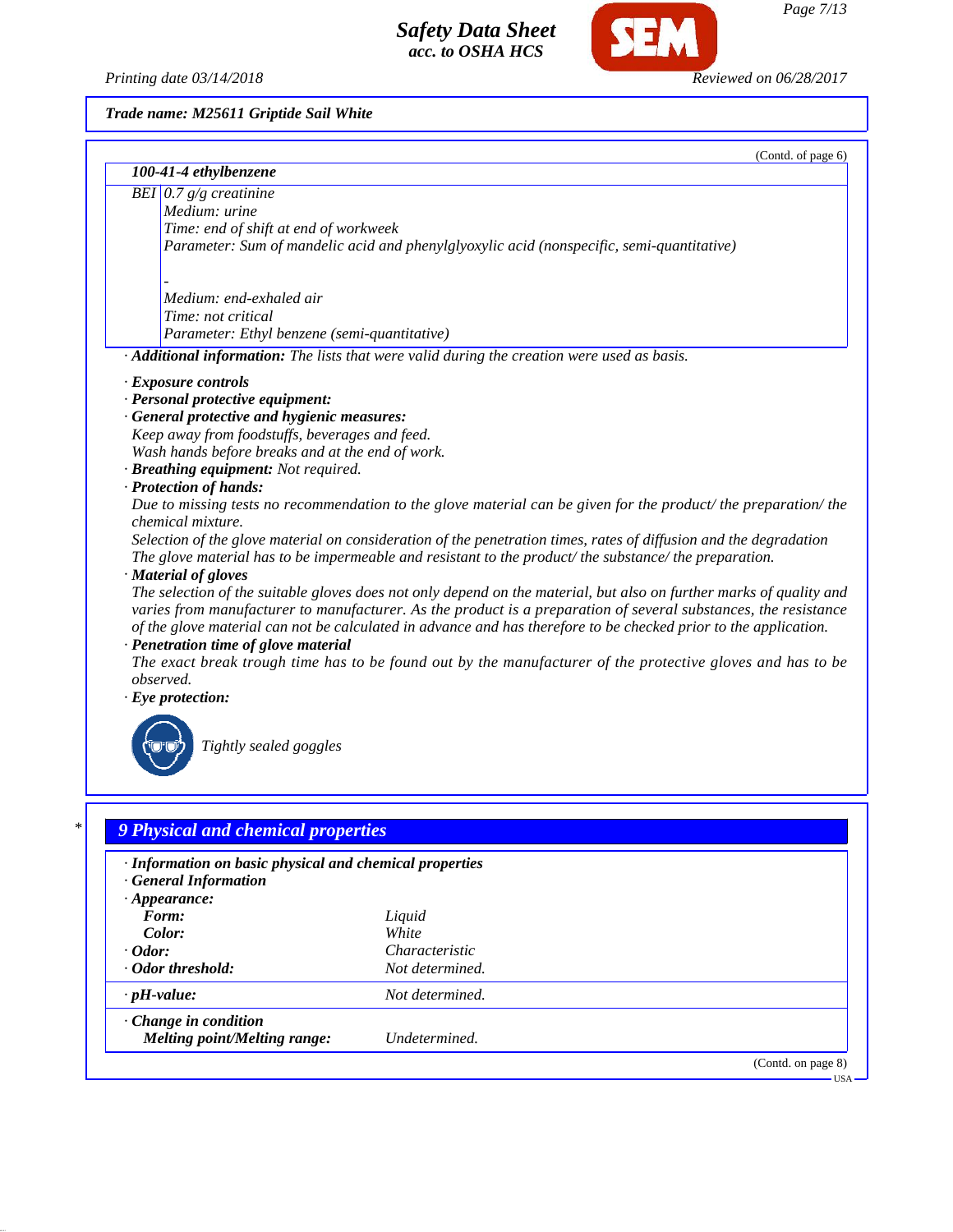

*Printing date 03/14/2018 Reviewed on 06/28/2017*

*Trade name: M25611 Griptide Sail White*

|                                                            | (Contd. of page 7)                                       |
|------------------------------------------------------------|----------------------------------------------------------|
| <b>Boiling point/Boiling range:</b>                        | $97^{\circ}C$                                            |
| · Flash point:                                             | 15 °C                                                    |
| · Flammability (solid, gaseous):                           | Not applicable.                                          |
| · Ignition temperature:                                    | 370 °C                                                   |
| · Decomposition temperature:                               | Not determined.                                          |
| $\cdot$ Auto igniting:                                     | Product is not selfigniting.                             |
| · Danger of explosion:                                     | In use, may form flammable/explosive vapour-air mixture. |
| · Explosion limits:                                        |                                                          |
| Lower:                                                     | 1.2 Vol $\%$                                             |
| <b>Upper:</b>                                              | 7.5 Vol %                                                |
| $\cdot$ Vapor pressure at 20 $\cdot$ C:                    | $10.7$ hPa                                               |
| $\cdot$ Density at 20 $\cdot$ C:                           | 1.21421 $g/cm^3$                                         |
| · Relative density                                         | Not determined.                                          |
| · Vapor density                                            | Not determined.                                          |
| $\cdot$ Evaporation rate                                   | Not determined.                                          |
| · Solubility in / Miscibility with                         |                                                          |
| Water:                                                     | Not miscible or difficult to mix.                        |
| · Partition coefficient (n-octanol/water): Not determined. |                                                          |
| · Viscosity:                                               |                                                          |
| Dynamic:                                                   | Not determined.                                          |
| Kinematic:                                                 | Not determined.                                          |
| · Solvent content:                                         |                                                          |
| Organic solvents:                                          | 23.2%                                                    |
| Water:                                                     | 0.1%                                                     |
| <b>VOC</b> content:                                        | 16.27%                                                   |
|                                                            | 201.6 g/l / 1.68 lb/gl                                   |
| <b>Solids content:</b>                                     | 76.8%                                                    |
| $·$ Other information                                      | No further relevant information available.               |

## *\* 10 Stability and reactivity*

*· Reactivity No further relevant information available.*

*· Chemical stability*

- *· Thermal decomposition / conditions to be avoided: No decomposition if used according to specifications.*
- *· Possibility of hazardous reactions No dangerous reactions known.*
- *· Conditions to avoid No further relevant information available.*
- *· Incompatible materials: No further relevant information available.*
- *· Hazardous decomposition products: No dangerous decomposition products known.*

(Contd. on page 9)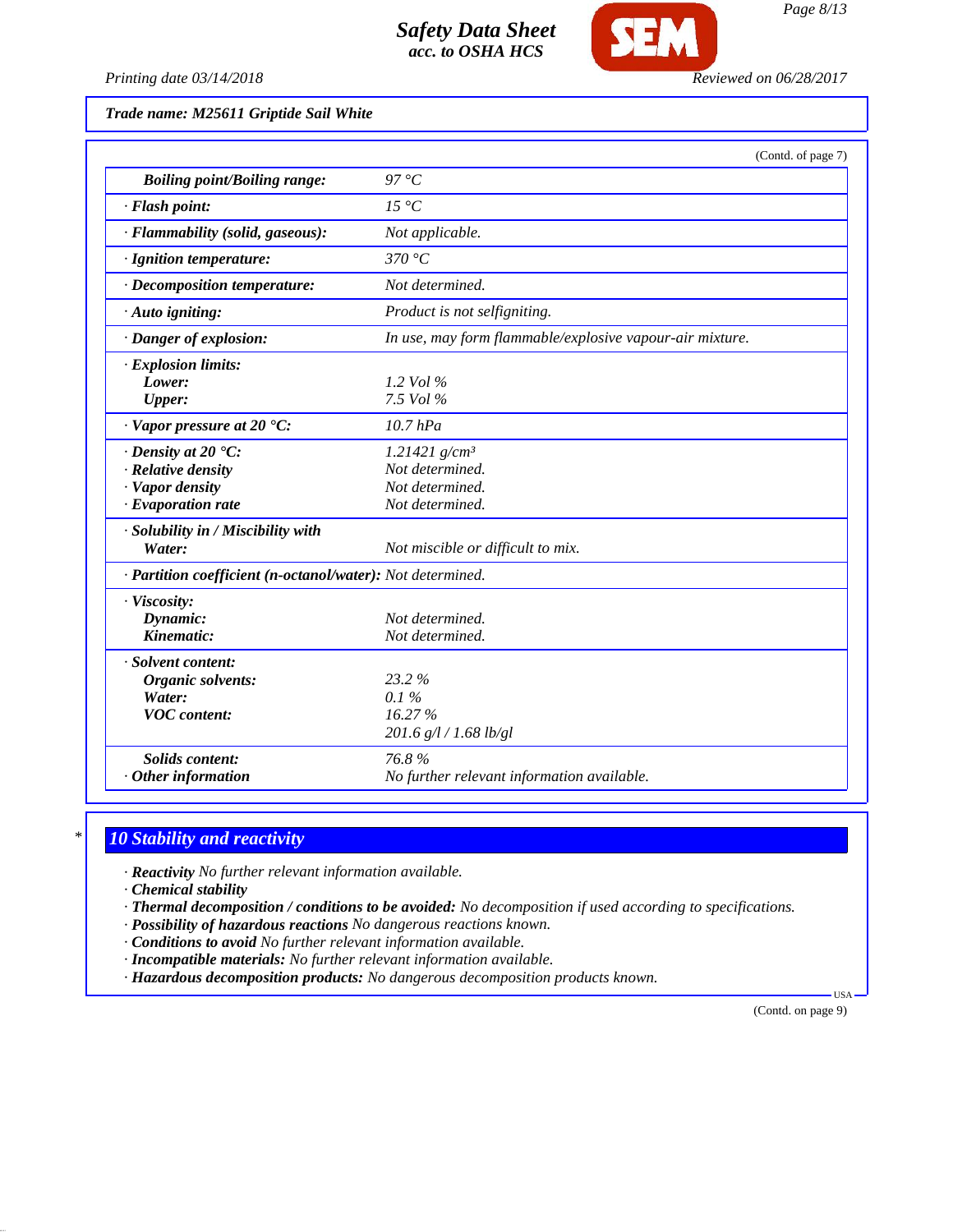*Printing date 03/14/2018 Reviewed on 06/28/2017*

*Trade name: M25611 Griptide Sail White*

(Contd. of page 8)

## *11 Toxicological information*

- *· Information on toxicological effects*
- *· Acute toxicity:*
- *· Primary irritant effect:*
- *· on the skin: No irritant effect.*
- *· on the eye: No irritating effect.*
- *· Sensitization: No sensitizing effects known.*
- *· Additional toxicological information:*

*The product shows the following dangers according to internally approved calculation methods for preparations:*

### *· Carcinogenic categories*

| · IARC (International Agency for Research on Cancer)    |                                       |                  |
|---------------------------------------------------------|---------------------------------------|------------------|
|                                                         | 13463-67-7 titanium dioxide           | 2B               |
| 1330-20-7 xylene                                        |                                       | 3                |
| 108-88-3 toluene                                        |                                       | 3                |
|                                                         | $100-41-4$ ethylbenzene               | 2B               |
|                                                         | $14808 - 60 - 7$ <i>Quartz</i> (SiO2) |                  |
| · NTP (National Toxicology Program)                     |                                       |                  |
|                                                         | 14808-60-7 Quartz (SiO2)              | $\boldsymbol{K}$ |
| · OSHA-Ca (Occupational Safety & Health Administration) |                                       |                  |
| None of the ingredients is listed.                      |                                       |                  |

## *\* 12 Ecological information*

- *· Toxicity*
- *· Aquatic toxicity: No further relevant information available.*
- *· Persistence and degradability No further relevant information available.*
- *· Behavior in environmental systems:*
- *· Bioaccumulative potential No further relevant information available.*
- *· Mobility in soil No further relevant information available.*
- *· Additional ecological information:*
- *· General notes:*
- *Water hazard class 1 (Self-assessment): slightly hazardous for water*

*Do not allow undiluted product or large quantities of it to reach ground water, water course or sewage system.*

- *· Results of PBT and vPvB assessment*
- *· PBT: Not applicable.*
- *· vPvB: Not applicable.*
- *· Other adverse effects No further relevant information available.*

### *13 Disposal considerations*

- *· Waste treatment methods*
- *· Recommendation:*

*Must not be disposed of together with household garbage. Do not allow product to reach sewage system.*

(Contd. on page 10) USA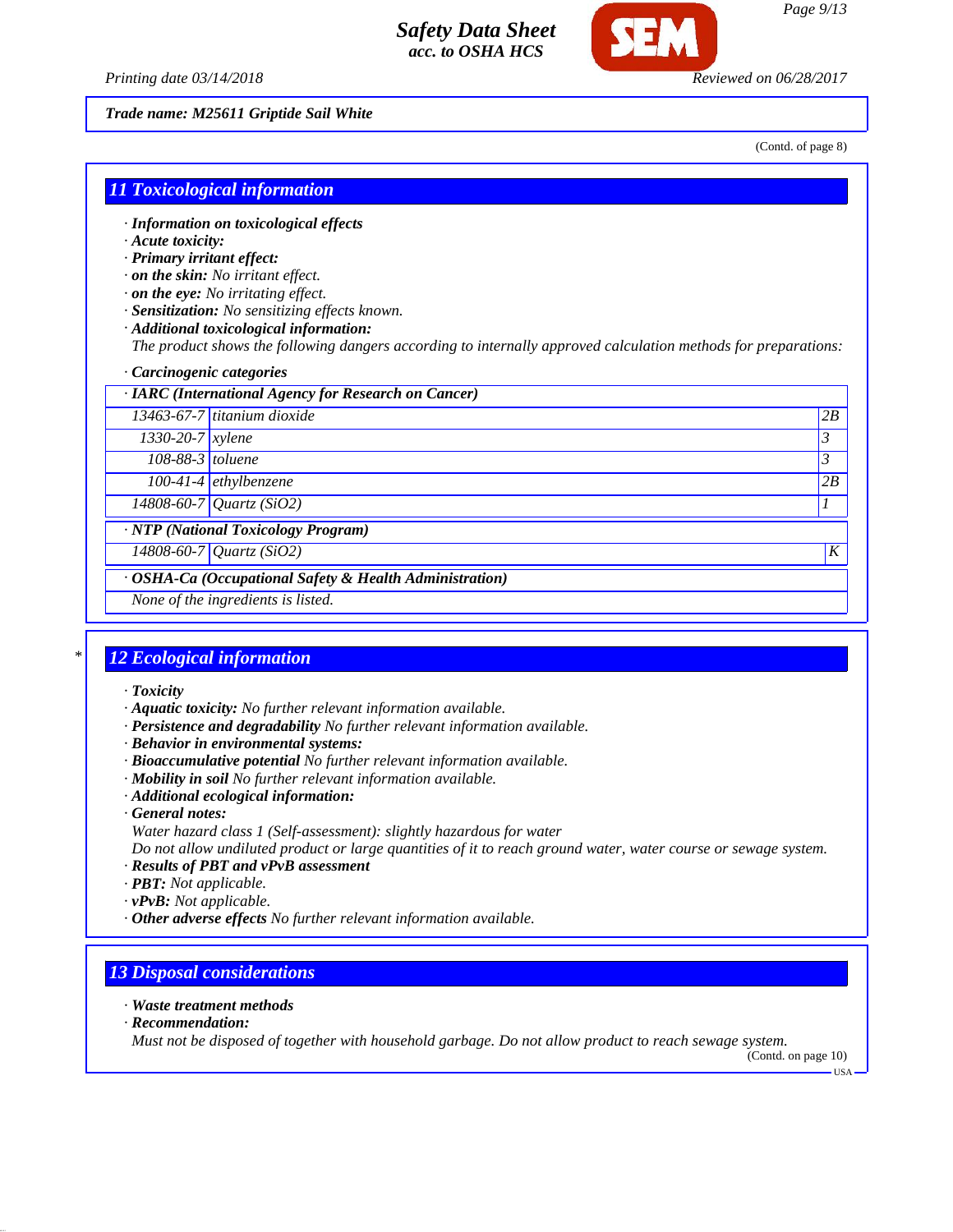

*Page 10/13*

(Contd. of page 9)

*Printing date 03/14/2018 Reviewed on 06/28/2017*

*Trade name: M25611 Griptide Sail White*

*· Uncleaned packagings:*

*· Recommendation: Disposal must be made according to official regulations.*

| $\cdot$ UN-Number                            |                                                  |
|----------------------------------------------|--------------------------------------------------|
| · DOT, ADR, IMDG, IATA                       | <b>UN1263</b>                                    |
| · UN proper shipping name                    |                                                  |
| $\cdot$ DOT                                  | Paint                                            |
| $-$ ADR                                      | 1263 Paint, special provision 640D               |
| · IMDG, IATA                                 | <b>PAINT</b>                                     |
| · Transport hazard class(es)                 |                                                  |
| $\cdot$ DOT                                  |                                                  |
|                                              |                                                  |
|                                              |                                                  |
|                                              |                                                  |
|                                              |                                                  |
| · Class                                      | 3 Flammable liquids                              |
| · Label                                      | 3                                                |
| · ADR, IMDG, IATA                            |                                                  |
|                                              |                                                  |
|                                              |                                                  |
|                                              |                                                  |
|                                              |                                                  |
| · Class                                      | 3 Flammable liquids                              |
| · Label                                      | 3                                                |
| · Packing group                              |                                                  |
| · DOT, ADR, IMDG, IATA                       | I                                                |
|                                              |                                                  |
| · Environmental hazards:                     |                                                  |
| · Marine pollutant:                          | N <sub>o</sub>                                   |
| · Special precautions for user               | Warning: Flammable liquids                       |
| · EMS Number:                                | $F-E, S-E$                                       |
| · Stowage Category                           | B                                                |
| · Transport in bulk according to Annex II of |                                                  |
| <b>MARPOL73/78 and the IBC Code</b>          | Not applicable.                                  |
| · Transport/Additional information:          |                                                  |
|                                              |                                                  |
| $\cdot$ DOT                                  |                                                  |
| · Quantity limitations                       | On passenger aircraft/rail: 5 L                  |
|                                              | On cargo aircraft only: 60 L                     |
| $\cdot$ ADR                                  |                                                  |
| $\cdot$ Excepted quantities (EQ)             | Code: E2                                         |
|                                              | Maximum net quantity per inner packaging: 30 ml  |
|                                              | Maximum net quantity per outer packaging: 500 ml |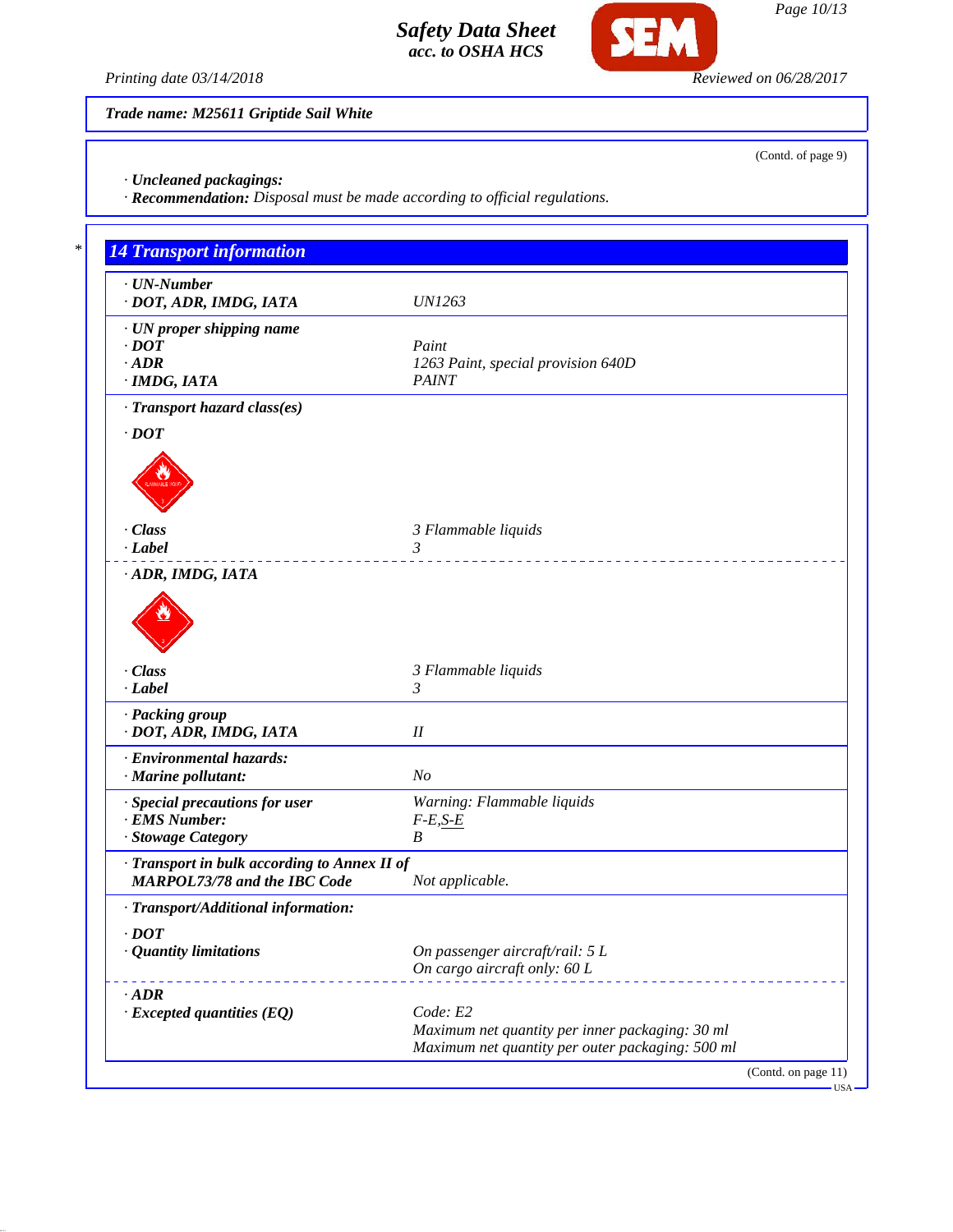

*Page 11/13*

*Printing date 03/14/2018 Reviewed on 06/28/2017*

*Trade name: M25611 Griptide Sail White*

(Contd. of page 10)

| $\cdot$ IMDG<br>$\cdot$ Limited quantities (LO)<br>$\cdot$ Excepted quantities (EQ) | 51.<br>Code: E2<br>Maximum net quantity per inner packaging: 30 ml<br>Maximum net quantity per outer packaging: 500 ml |  |
|-------------------------------------------------------------------------------------|------------------------------------------------------------------------------------------------------------------------|--|
| · UN "Model Regulation":                                                            | UN 1263 PAINT, SPECIAL PROVISION 640D, 3, II                                                                           |  |

# *\* 15 Regulatory information*

| · Safety, health and environmental regulations/legislation specific for the substance or mixture<br>· Sara |                                                              |  |  |  |
|------------------------------------------------------------------------------------------------------------|--------------------------------------------------------------|--|--|--|
| · Section 355 (extremely hazardous substances):                                                            |                                                              |  |  |  |
| None of the ingredient is listed.                                                                          |                                                              |  |  |  |
|                                                                                                            | · Section 313 (Specific toxic chemical listings):            |  |  |  |
|                                                                                                            | <b>Acrylic Resin</b>                                         |  |  |  |
| 1330-20-7 xylene                                                                                           |                                                              |  |  |  |
| 108-88-3 toluene                                                                                           |                                                              |  |  |  |
|                                                                                                            | $78-93-3$ butanone                                           |  |  |  |
|                                                                                                            | $100-41-4$ ethylbenzene                                      |  |  |  |
|                                                                                                            | · TSCA (Toxic Substances Control Act):                       |  |  |  |
|                                                                                                            | 1317-65-3 GROUND CALCIUM CARBONATE                           |  |  |  |
|                                                                                                            | 66070-58-4 Styrene-Ethylene/Butylene-Styrene block Copolymer |  |  |  |
|                                                                                                            | $123-86-4$ n-butyl acetate                                   |  |  |  |
|                                                                                                            | 13463-67-7 titanium dioxide                                  |  |  |  |
|                                                                                                            | 540-88-5 tert-butyl acetate                                  |  |  |  |
|                                                                                                            | 110-43-0 heptan-2-one                                        |  |  |  |
|                                                                                                            | 25053-09-2 Acrylic Polymer                                   |  |  |  |
| $1330-20-7$ xylene                                                                                         |                                                              |  |  |  |
|                                                                                                            | $67-64-1$ acetone                                            |  |  |  |
| 108-88-3 toluene                                                                                           |                                                              |  |  |  |
|                                                                                                            | 108-65-6 2-methoxy-1-methylethyl acetate                     |  |  |  |
|                                                                                                            | 64742-88-7 Solvent naphtha (petroleum), medium aliph.        |  |  |  |
|                                                                                                            | 78-93-3 <i>butanone</i>                                      |  |  |  |
|                                                                                                            | 100-41-4 ethylbenzene                                        |  |  |  |
|                                                                                                            | 61791-55-7 Amines, N-tallow alkyltrimethylenedi-             |  |  |  |
|                                                                                                            | 77-58-7 dibutyltin dilaurate                                 |  |  |  |
|                                                                                                            | $14808 - 60 - 7$ <i>Quartz</i> (SiO2)                        |  |  |  |
|                                                                                                            | 9038-95-3 OXIRANE, ME, POLYMER                               |  |  |  |
|                                                                                                            | 19549-80-5 4,6-dimethylheptan-2-one                          |  |  |  |
|                                                                                                            | 108-83-8 2,6-dimethylheptan-4-one                            |  |  |  |
| 7732-18-5 water                                                                                            |                                                              |  |  |  |
|                                                                                                            | (Cond. on page 12)                                           |  |  |  |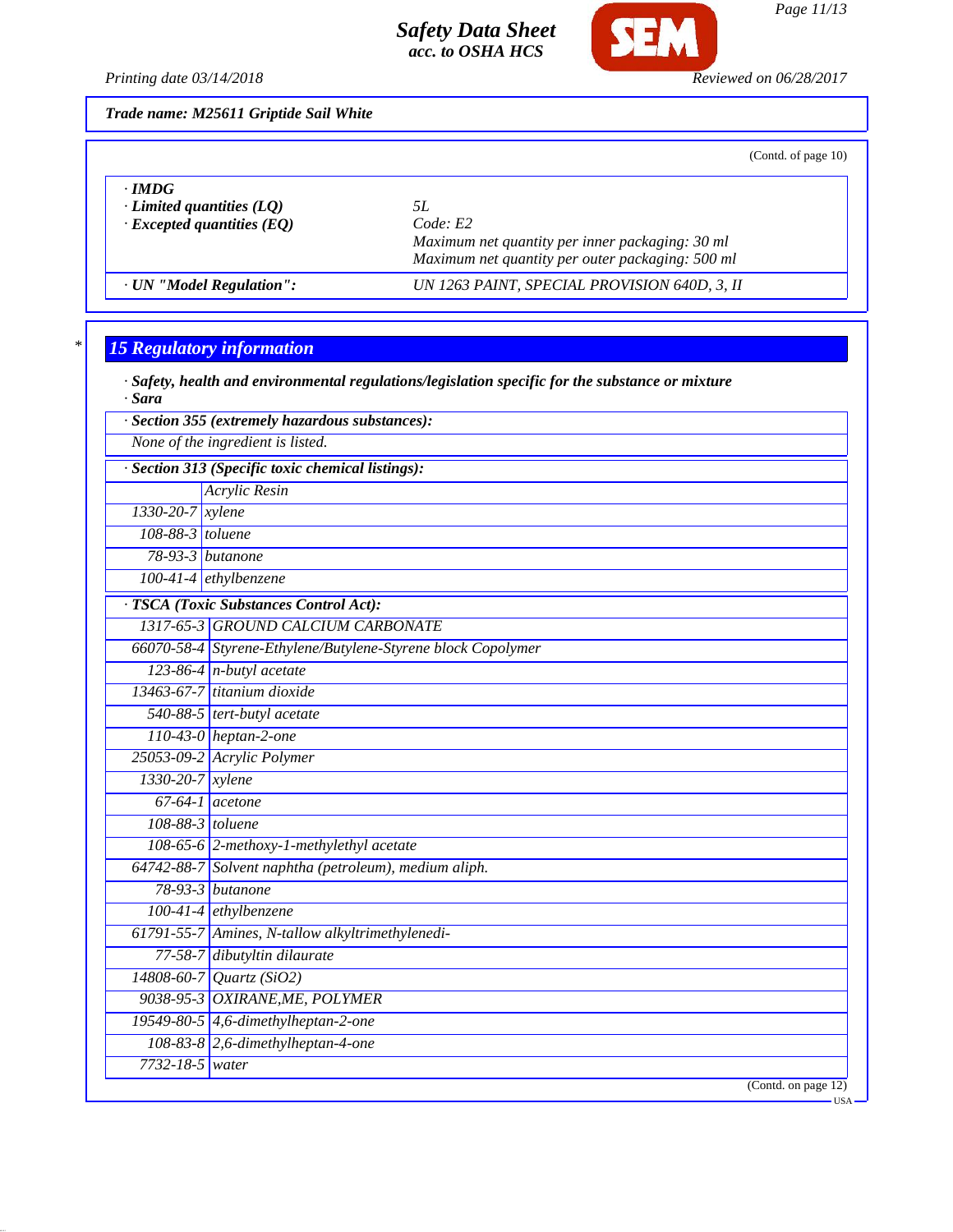

*Page 12/13*

*Printing date 03/14/2018 Reviewed on 06/28/2017*

*Trade name: M25611 Griptide Sail White*

|                                                                    | (Contd. of page 11) |
|--------------------------------------------------------------------|---------------------|
| · TSCA new (21st Century Act) (Substances not listed)              |                     |
| 25053-09-2 Acrylic Polymer                                         |                     |
| · Proposition 65                                                   |                     |
| Chemicals known to cause cancer:                                   |                     |
| 13463-67-7 titanium dioxide                                        |                     |
| $1330-20-7$ xylene                                                 |                     |
| 100-41-4 ethylbenzene                                              |                     |
| 14808-60-7 Quartz (SiO2)                                           |                     |
| · Chemicals known to cause reproductive toxicity for females:      |                     |
| None of the ingredients is listed.                                 |                     |
| · Chemicals known to cause reproductive toxicity for males:        |                     |
| None of the ingredients is listed.                                 |                     |
| · Chemicals known to cause developmental toxicity:                 |                     |
| 108-88-3 toluene                                                   |                     |
| · Cancerogenity categories                                         |                     |
| · EPA (Environmental Protection Agency)                            |                     |
| 1330-20-7 xylene                                                   | I                   |
| $67-64-1$ acetone                                                  | I                   |
| 108-88-3 toluene                                                   | I                   |
| $78-93-3$ butanone                                                 | I                   |
| $100-41-4$ ethylbenzene                                            | $\overline{D}$      |
| · TLV (Threshold Limit Value established by ACGIH)                 |                     |
| 13463-67-7 titanium dioxide                                        | A4                  |
| $1330-20-7$ xylene                                                 | A4                  |
| $67-64-1$ acetone                                                  | A4                  |
| 108-88-3 toluene                                                   | A4                  |
| 100-41-4 ethylbenzene                                              | A3                  |
| 77-58-7 dibutyltin dilaurate                                       | A4                  |
| 14808-60-7 Quartz (SiO2)                                           | A2                  |
| · NIOSH-Ca (National Institute for Occupational Safety and Health) |                     |
| 13463-67-7 titanium dioxide                                        |                     |
| 14808-60-7 Quartz (SiO2)                                           |                     |
|                                                                    |                     |

*· GHS label elements The product is classified and labeled according to the Globally Harmonized System (GHS). · Hazard pictograms*



*· Signal word Danger · Hazard statements H225 Highly flammable liquid and vapor. H351 Suspected of causing cancer.*

(Contd. on page 13)

USA